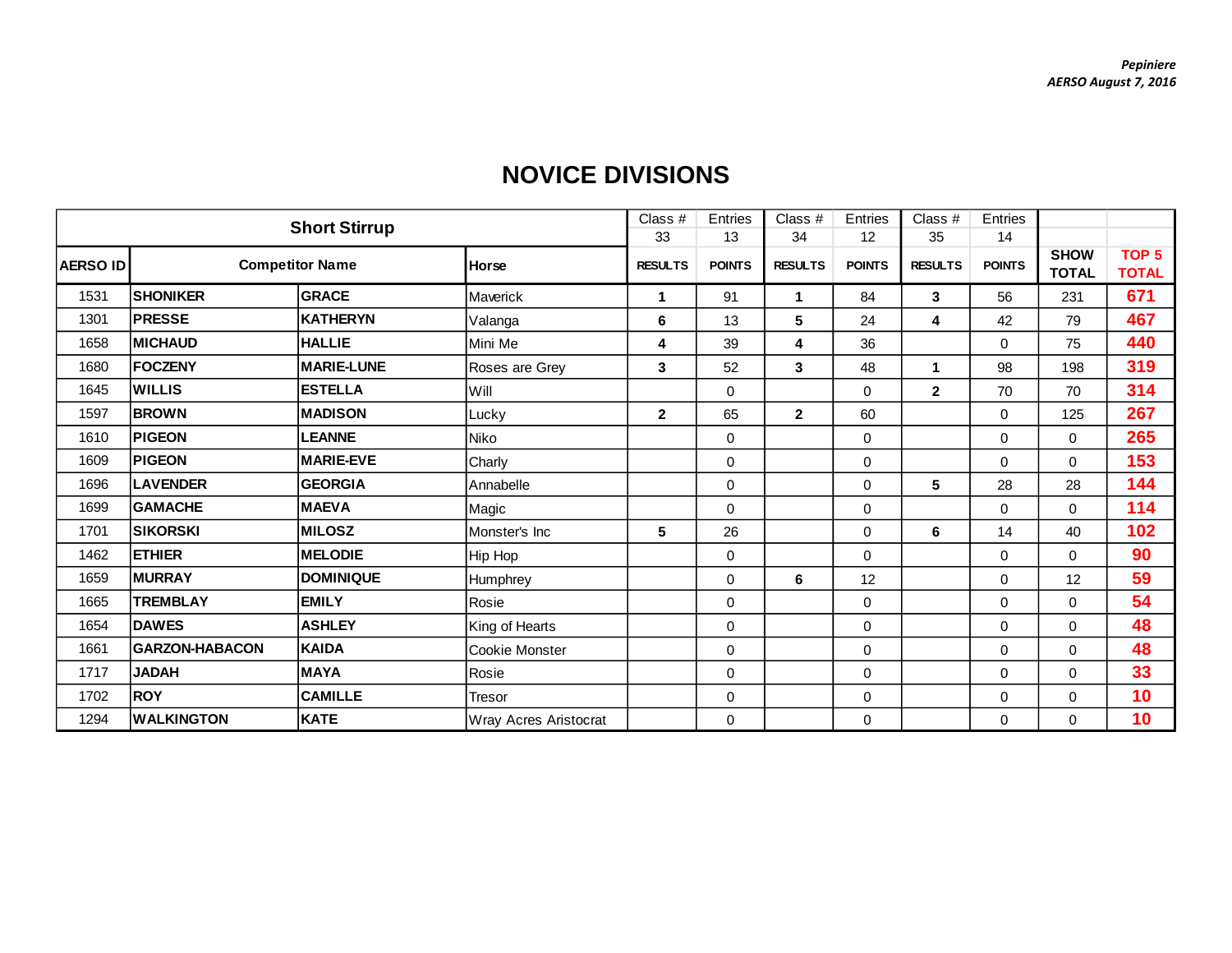|                 | Novice Jr/Am 2'3"       |                      |                        |                | Entries       | Class $#$            | Entries       | Class $#$            | Entries       |                             |                                  |
|-----------------|-------------------------|----------------------|------------------------|----------------|---------------|----------------------|---------------|----------------------|---------------|-----------------------------|----------------------------------|
|                 |                         |                      |                        | 36             | 14            | 37                   | 14            | 38                   | 13            |                             |                                  |
| <b>AERSO ID</b> | <b>Competitor Name</b>  |                      | Horse                  | <b>RESULTS</b> | <b>POINTS</b> | <b>RESULTS</b>       | <b>POINTS</b> | <b>RESULTS</b>       | <b>POINTS</b> | <b>SHOW</b><br><b>TOTAL</b> | TOP <sub>5</sub><br><b>TOTAL</b> |
| 1672            | <b>ROMANETS</b>         | <b>ALISSA</b>        | Arthur                 | 3              | 56            | 3                    | 56            | $\blacktriangleleft$ | 91            | 203                         | 470                              |
| 1663            | <b>LEHOUILLER</b>       | <b>SOPHIE</b>        | Alabama                | $\mathbf{2}$   | 70            | 4                    | 42            |                      | 0             | 112                         | 454                              |
| 1682            | <b>MORTON</b>           | <b>ABIGAIL</b>       | DareDevil              | $\mathbf{1}$   | 98            | $\blacktriangleleft$ | 98            | 6                    | 13            | 209                         | 420                              |
| 1671            | <b>GALLANT</b>          | <b>GABRIELLE</b>     | Petrus                 |                | 0             |                      | 0             |                      | 0             | $\mathbf 0$                 | 405                              |
| 1673            | <b>KLAUSSE</b>          | <b>CAROLYN</b>       | Betsye                 |                | 0             |                      | $\mathbf 0$   |                      | 0             | $\mathbf 0$                 | 225                              |
| 1678            | <b>CROZIER</b>          | <b>VICTORIA</b>      | <b>Bentley</b>         |                | 0             |                      | $\mathbf 0$   | $\overline{2}$       | 65            | 65                          | 205                              |
| 1583            | <b>GONZALES</b>         | <b>EMMA</b>          | Charly                 |                | 0             |                      | $\pmb{0}$     |                      | 0             | $\mathbf 0$                 | 204                              |
| 1640            | <b>BIRD</b>             | <b>TAYLOR</b>        | Magic                  |                | 0             |                      | $\mathbf 0$   |                      | 0             | 0                           | 160                              |
| 1698            | <b>DEMERS</b>           | <b>CHLOE-JADE</b>    | Beauty                 |                | 0             |                      | $\mathbf 0$   |                      | $\Omega$      | $\Omega$                    | 154                              |
| 1686            | <b>VARDALAS</b>         | <b>ALEXA</b>         | California Girl        |                | 0             | $\mathbf{2}$         | 70            |                      | 0             | 70                          | 140                              |
| 1664            | <b>DAOUST</b>           | <b>ANNE-SOPHIE</b>   | Maverick               | 4              | 42            | 5                    | 28            |                      | 0             | 70                          | 118                              |
| 1711            | <b>AYLIFFE</b>          | <b>ANNE-LAURENCE</b> | Integrity Pabi         |                | 0             |                      | $\Omega$      | 4                    | 39            | 39                          | 102                              |
| 1716            | <b>CHAPDELAINE</b>      | <b>JASMINE</b>       | Sugar N' Spice         | $\bf 6$        | 14            | 6                    | 14            | $\mathbf{3}$         | 52            | 80                          | 80                               |
| 1706            | <b>WOOD</b>             | <b>FAITH</b>         | Bear                   |                | 0             |                      | $\mathbf 0$   |                      | $\Omega$      | $\Omega$                    | 75                               |
| 1681            | <b>COULOMBE FERRARI</b> | <b>JASMINE</b>       | <b>Painted Arrow</b>   | $\sqrt{5}$     | 28            |                      | $\mathbf 0$   |                      | $\Omega$      | 28                          | 73                               |
| 1713            | <b>RUSSEL</b>           | <b>FAITH</b>         | Roses are Grey         |                | 0             |                      | $\pmb{0}$     |                      | $\Omega$      | $\Omega$                    | 60                               |
| 1608            | <b>BERGERON</b>         | <b>JEANNE</b>        | Tango Nuevo            |                | 0             |                      | $\mathbf 0$   |                      | 0             | $\Omega$                    | 20                               |
| 1693            | <b>MCDONALD</b>         | <b>KATELYN</b>       | <b>Midevial Prince</b> |                | 0             |                      | $\mathbf 0$   |                      | $\Omega$      | $\Omega$                    | 11                               |
| 1158            | <b>KONOPKA</b>          | <b>KATHERINE</b>     | Thumbs Up              |                | 0             |                      | $\pmb{0}$     |                      | 0             | $\mathbf 0$                 | 8                                |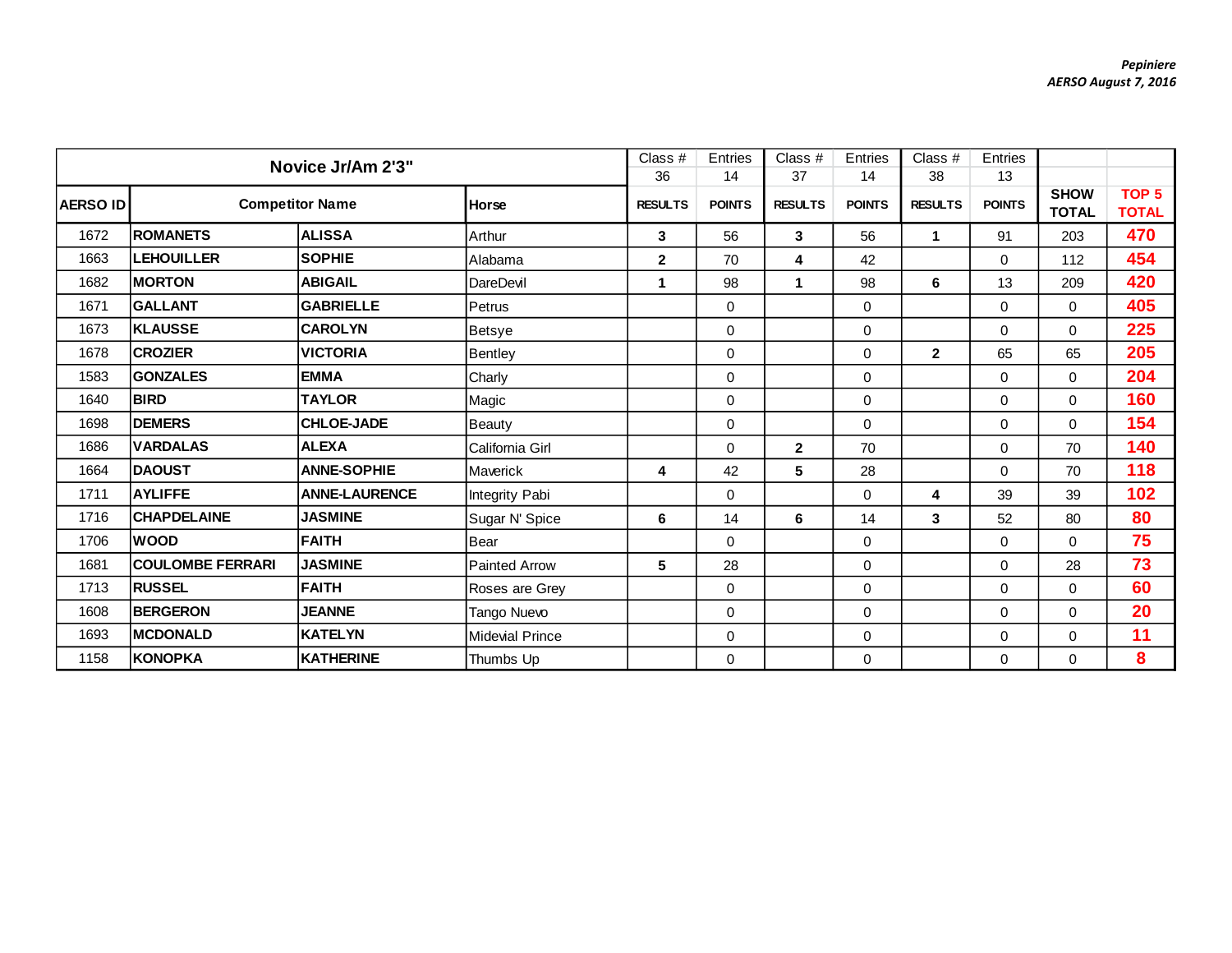|          | Modified Jr/Am 2'6"    |                        |                 |                |               | Class #        | Entries       | Class $#$       | Entries       |                             |                                  |
|----------|------------------------|------------------------|-----------------|----------------|---------------|----------------|---------------|-----------------|---------------|-----------------------------|----------------------------------|
|          |                        |                        |                 | 15             | 5             | 16             | 5             | 17              | 5             |                             |                                  |
| AERSO ID |                        | <b>Competitor Name</b> | <b>Horse</b>    | <b>RESULTS</b> | <b>POINTS</b> | <b>RESULTS</b> | <b>POINTS</b> | <b>RESULTS</b>  | <b>POINTS</b> | <b>SHOW</b><br><b>TOTAL</b> | TOP <sub>5</sub><br><b>TOTAL</b> |
| 1411     | <b>MAILHOT</b>         | <b>TIFFANY</b>         | Captain Jack    | $\mathbf{2}$   | 25            | $\mathbf{2}$   | 25            | $\mathbf{3}$    | 20            | 70                          | 443                              |
| 1406     | <b>BRAUSWETTER-DAY</b> | <b>ALEXIA</b>          | Henry           |                | 0             | 1              | 35            |                 | 35            | 70                          | 309                              |
| 1554     | <b>CRITICOS</b>        | <b>ANASTACIA</b>       | Night           |                | 0             |                | 0             |                 | $\mathbf 0$   | $\mathbf 0$                 | 196                              |
| 1149     | <b>PETKOVIC</b>        | <b>IVONA</b>           | California Girl |                | 0             |                | 0             |                 | $\mathbf 0$   | $\mathbf 0$                 | 189                              |
| 1605     | <b>SLESSOR</b>         | <b>KIMBERLEY</b>       | Theodore        | 4              | 15            | 5              | 10            | 4               | 15            | 40                          | 154                              |
| 1583     | <b>GONZALEZ</b>        | <b>EMMA</b>            | Charly          | 1              | 35            | 3              | 20            | $5\overline{ }$ | 10            | 65                          | 149                              |
| 1589     | <b>CHOCHOL</b>         | <b>CAROLINE</b>        | Wystan          |                | 0             |                | 0             |                 | 0             | $\mathbf 0$                 | 141                              |
| 1593     | <b>FAILLE</b>          | <b>ABBY</b>            | Pixie Perfect   |                | 0             |                | 0             |                 | 0             | $\mathbf 0$                 | 126                              |
| 1697     | <b>MCCAIG</b>          | <b>AINSLEY</b>         | Professor Jones |                | 0             |                | $\mathbf 0$   |                 | 0             | $\Omega$                    | 104                              |
| 1241     | <b>BATTETT</b>         | <b>EMILIE</b>          | Tenacity        |                | 0             |                | $\mathbf 0$   |                 | 0             | $\Omega$                    | 95                               |
| 1415     | <b>TESSIER</b>         | <b>JADE</b>            | <b>Flirt</b>    |                | 0             |                | 0             |                 | $\Omega$      | $\Omega$                    | 81                               |
| 1219     | <b>BERGERON</b>        | <b>VALERIE</b>         | Joyce           |                | 0             |                | 0             |                 | $\Omega$      | $\Omega$                    | 75                               |
| 1434     | <b>WARE</b>            | <b>JULIET</b>          | Grace           |                | 0             |                | 0             |                 | $\Omega$      | $\Omega$                    | 72                               |
| 1291     | <b>LORD-MARIANO</b>    | <b>STELLA</b>          | Pearl           |                | 0             |                | 0             |                 | 0             | 0                           | 32                               |
| 1713     | <b>RUSSEL</b>          | <b>FAITH</b>           | Roses are Grey  |                | 0             |                | $\mathbf 0$   |                 | 0             | $\mathbf 0$                 | 7                                |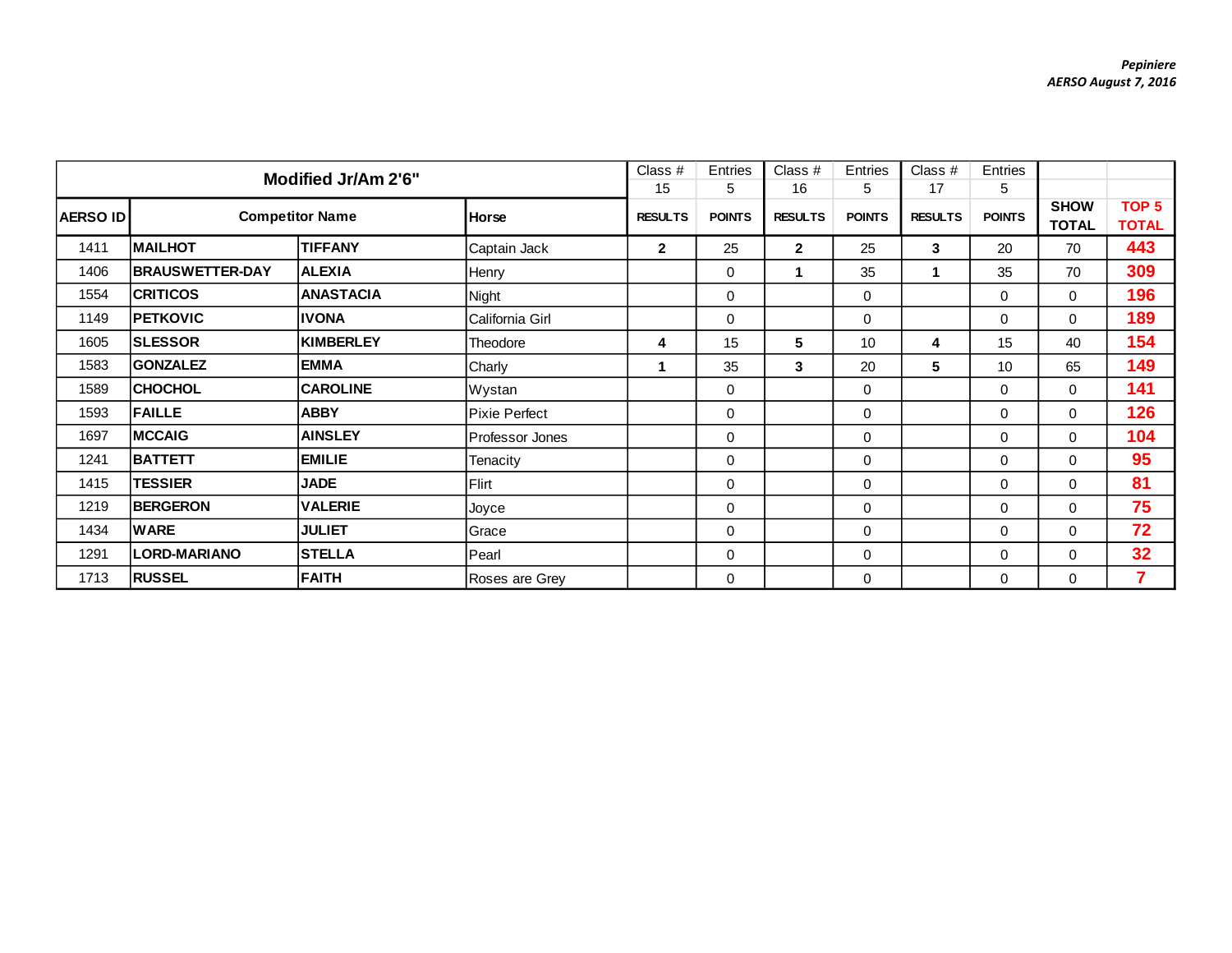|                 |                        | <b>Pony Jumper</b> |                       | Class $#$      | Entries       | Class $#$      | Entries       |              |                  |
|-----------------|------------------------|--------------------|-----------------------|----------------|---------------|----------------|---------------|--------------|------------------|
|                 |                        |                    |                       | 40             | 8             | 41             | 8             |              |                  |
| <b>AERSO ID</b> | <b>Competitor Name</b> | Horse              |                       | <b>RESULTS</b> | <b>POINTS</b> | <b>RESULTS</b> | <b>POINTS</b> | <b>SHOW</b>  | TOP <sub>5</sub> |
|                 |                        |                    |                       |                |               |                |               | <b>TOTAL</b> | <b>TOTAL</b>     |
| 1620            | <b>KHARLANOV</b>       | <b>ELLEN</b>       | Integrity Kallam      | $\mathbf{2}$   | 40            | $\overline{2}$ | 40            | 80           | 339              |
| 1631            | <b>LATREILLE</b>       | <b>ANABELLE</b>    | Need for Speed        |                | 56            |                | $\Omega$      | 56           | 335              |
| 1604            | <b>SHEDRICK</b>        | <b>SYLVANNA</b>    | Super Man Sonny       | 5              | 16            | 1              | 56            | 72           | 209              |
| 1611            | <b>ARGENTIN</b>        | <b>ALEXA</b>       | Al Capone             | 6              | 8             | 6              | 8             | 16           | 139              |
| 1697            | <b>MCQUAIG</b>         | <b>AINSLEY</b>     | Professor Jones       | 4              | 24            | 4              | 24            | 48           | 132              |
| 1695            | <b>AUCLAIR</b>         | <b>THAYLANNE</b>   | Ebony                 |                | 0             |                | $\Omega$      | 0            | 68               |
| 1306            | <b>NICKSON</b>         | <b>ASHLEY</b>      | Coco                  |                | 0             | 5              | 16            | 16           | 67               |
| 965             | <b>ARSENAULT</b>       | <b>SANDRINE</b>    | Voltury               | 3              | 32            | 3              | 32            | 64           | 64               |
| 1604            | <b>SHEDRICK</b>        | <b>SYLVANNA</b>    | Ambercrombie          |                | 0             |                | 0             | 0            | 49               |
| 1639            | <b>KIRTON</b>          | <b>EMMA</b>        | Irish Park's Burberry |                | 0             |                | $\Omega$      | 0            | 49               |
| 1616            | <b>TETRAULT</b>        | <b>JENNA</b>       | Cleopatra             |                | 0             |                | 0             | 0            | 28               |

## **JUMPER DIVISIONS**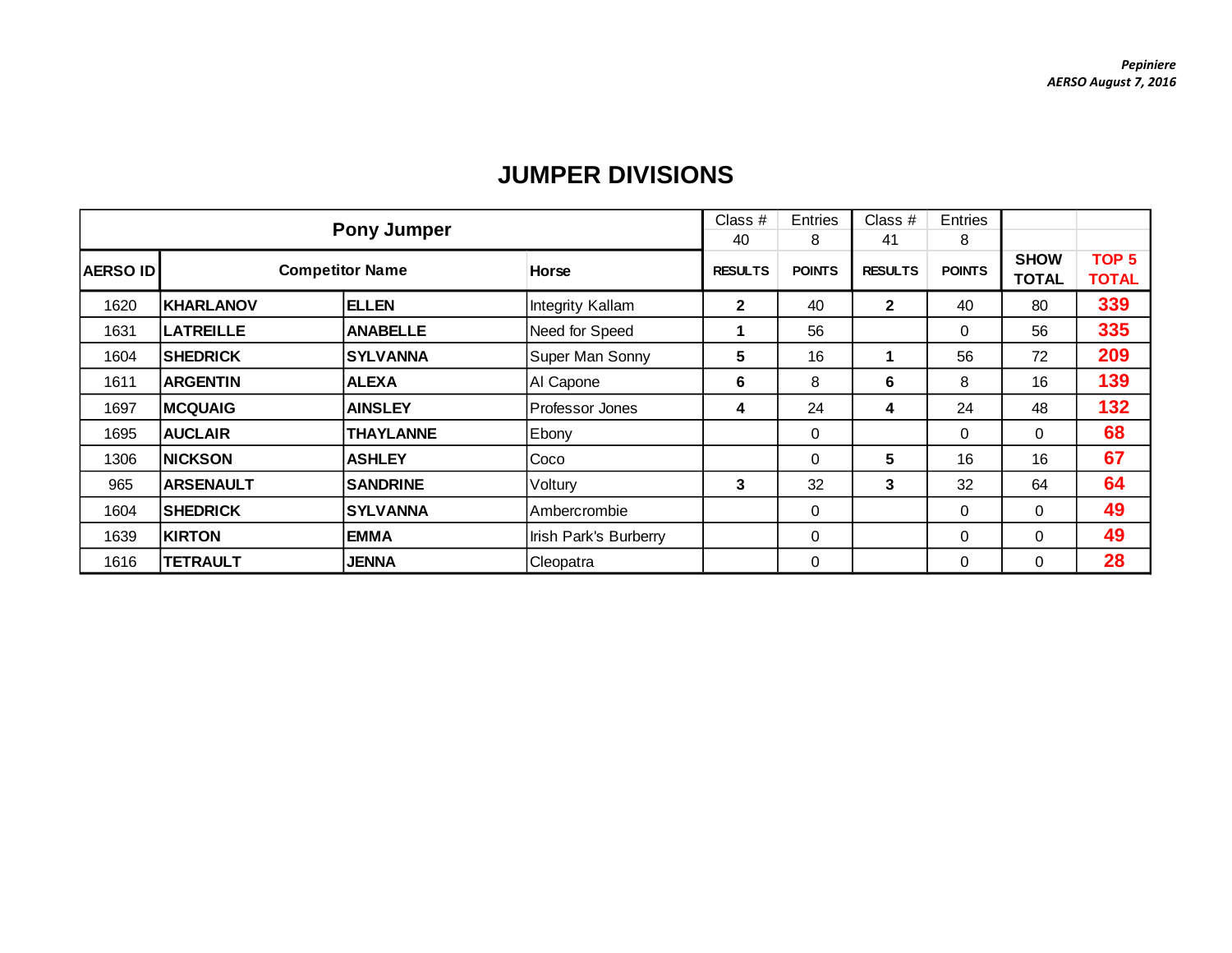|                 | Modified Jumper Eq.85m |                        |                   |                | Entries<br>6  | Class #<br>44  | Entries<br>5  |                             |                                  |
|-----------------|------------------------|------------------------|-------------------|----------------|---------------|----------------|---------------|-----------------------------|----------------------------------|
| <b>AERSO ID</b> |                        | <b>Competitor Name</b> | <b>Horse</b>      | <b>RESULTS</b> | <b>POINTS</b> | <b>RESULTS</b> | <b>POINTS</b> | <b>SHOW</b><br><b>TOTAL</b> | TOP <sub>5</sub><br><b>TOTAL</b> |
| 1251            | <b>RACETTE</b>         | <b>ALEXANDRA</b>       | Simply Remarkable |                | $\mathbf 0$   | 3              | 20            | 20                          | 178                              |
| 1480            | <b>SEGUIN</b>          | <b>SIMON</b>           | <b>Rich Girl</b>  |                | $\mathbf 0$   |                | $\Omega$      | $\Omega$                    | 120                              |
| 1272            | <b>DAWSON</b>          | <b>JILLIAN</b>         | Oliver            | 1              | 42            | 1              | 35            | 77                          | 77                               |
| 1676            | <b>HALL</b>            | <b>JAMES</b>           | Lucy in the Sky   |                | 0             |                | 0             | $\mathbf 0$                 | 66                               |
| 1434            | <b>WARE</b>            | <b>JULIET</b>          | Grace             |                | $\mathbf 0$   |                | $\Omega$      | $\Omega$                    | 54                               |
| 1433            | <b>WARE</b>            | <b>DOMINIC</b>         | Clara Ruby        |                | $\mathbf 0$   |                | $\Omega$      | $\mathbf{0}$                | 42                               |
| 1501            | <b>BRUNET</b>          | <b>KELSEY</b>          | Bear's Message    |                | $\mathbf 0$   |                | $\Omega$      | $\Omega$                    | 36                               |
| 1705            | <b>BRUNETTE</b>        | <b>VANESSA</b>         | Dolce Vita        |                | $\mathbf 0$   |                | 0             | $\mathbf 0$                 | 36                               |
| 1611            | <b>ARGENTIN</b>        | <b>ALEXA</b>           | AI Capone         |                | $\mathbf 0$   |                | $\Omega$      | $\Omega$                    | 32                               |
| 1285            | <b>QUESNEL</b>         | <b>SEAN</b>            | Gallagher         |                | $\mathbf 0$   |                | $\Omega$      | $\mathbf{0}$                | 30                               |
| 1492            | <b>BANFILL</b>         | <b>EBY</b>             | Alice             |                | 0             |                | 0             | $\Omega$                    | 28                               |
| 1230            | <b>LAMOUREUX</b>       | <b>CHLOE</b>           | Onyx              |                | $\mathbf 0$   |                | 0             | $\mathbf{0}$                | 24                               |
| 1241            | <b>WILLATE-BATTET</b>  | Emilie                 | Tenacity          |                | $\mathbf 0$   |                | $\Omega$      | $\mathbf{0}$                | 6                                |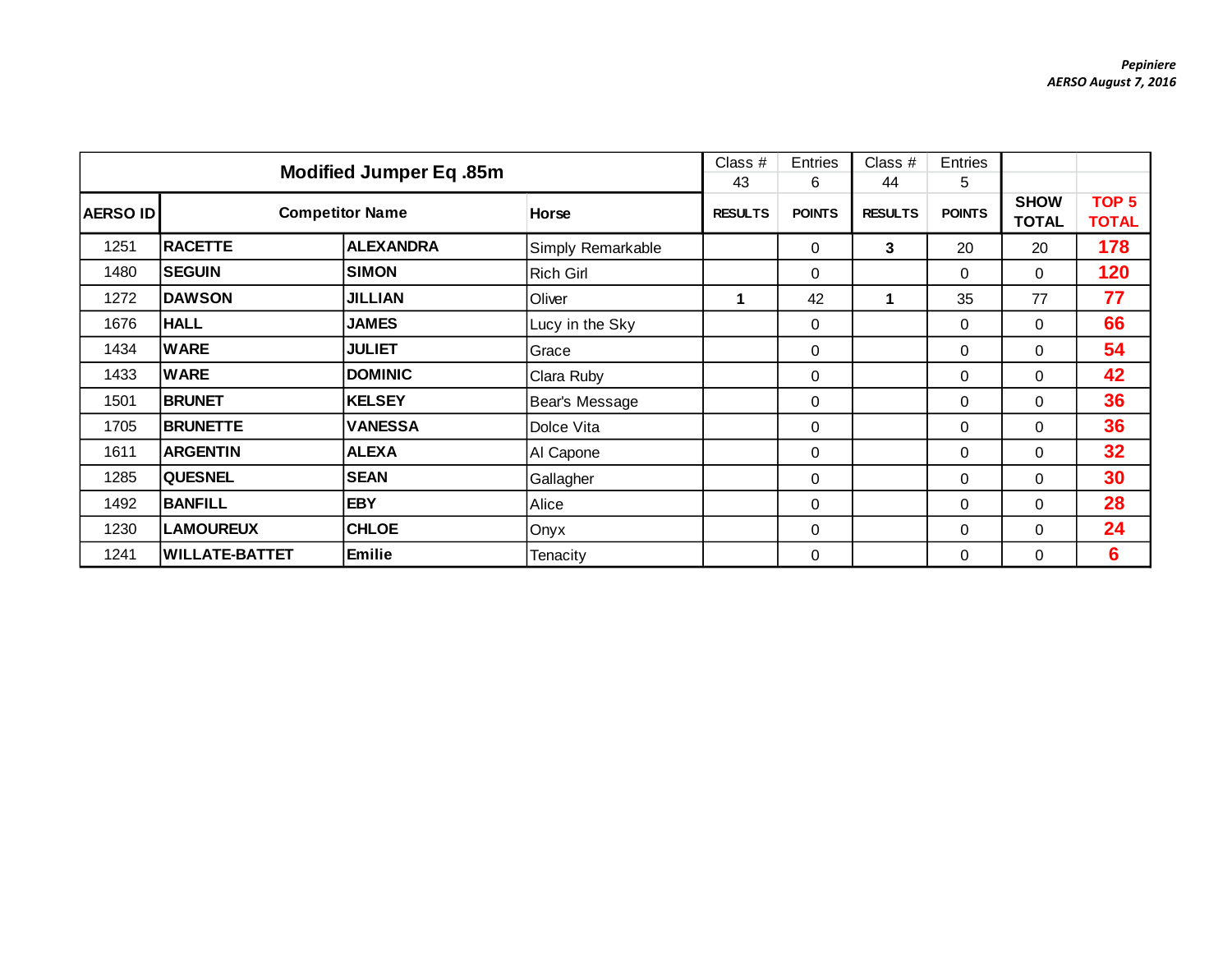|                 |                       | Jumper Eq.90m                   |                      | Class #<br>45  | Entries<br>17 |                             |                                  |
|-----------------|-----------------------|---------------------------------|----------------------|----------------|---------------|-----------------------------|----------------------------------|
| <b>AERSO ID</b> |                       | <b>Competitor Name</b><br>Horse |                      | <b>RESULTS</b> | <b>POINTS</b> | <b>SHOW</b><br><b>TOTAL</b> | TOP <sub>5</sub><br><b>TOTAL</b> |
| 1324            | <b>LANGLOIS</b>       | <b>PASCALE</b>                  | Golden Opportunity   | 6              | 17            | 17                          | 276                              |
| 1485            | <b>LEGER</b>          | <b>MARIE-EVE</b>                | Lady Capulet         | $\overline{2}$ | 85            | 85                          | 195                              |
| 1384            | <b>PATEL</b>          | <b>SHYANNE</b>                  | Double Take          | 4              | 51            | 51                          | 141                              |
| 1394            | <b>GRAY</b>           | <b>ALEXANDRE</b>                | No Mercy             |                | 0             | 0                           | 133                              |
| 1023            | <b>WHELAN</b>         | <b>JILLIAN</b>                  | Chesterfield         | 5              | 34            | 34                          | 122                              |
| 1066            | <b>GEUWWALD</b>       | <b>ELIZABETH</b>                | Lantino              | 1              | 119           | 119                         | 119                              |
| 1218            | <b>FRANCE</b>         | <b>ARIANE</b>                   | Calendar Girl        |                | 0             | 0                           | 104                              |
| 963             | <b>DIGNARD</b>        | <b>FREDERIQUE</b>               | <b>Big Bernstein</b> |                | 0             | $\Omega$                    | 72                               |
| 1203            | <b>RAYMOND</b>        | <b>TANYA</b>                    | Fancy Face           | 3              | 68            | 68                          | 68                               |
| 943             | <b>DAOUST-CREVIER</b> | <b>EMILIE</b>                   | French Riviera       |                | $\Omega$      | $\Omega$                    | 56                               |
| 1044            | <b>BELANGER</b>       | <b>MAXIM</b>                    | Viloma               |                | 0             | $\Omega$                    | 36                               |
| 1489            | <b>ST-ONGES</b>       | <b>MELISSA</b>                  | Galile               |                | 0             | $\Omega$                    | 30                               |
| 1684            | <b>BARSOUM</b>        | <b>MIKHAEL</b>                  | <b>Oliver Altier</b> |                | 0             | $\Omega$                    | 29                               |
| 1524            | <b>HANEY</b>          | <b>JULIA</b>                    | Gwen                 |                | 0             | $\Omega$                    | 27                               |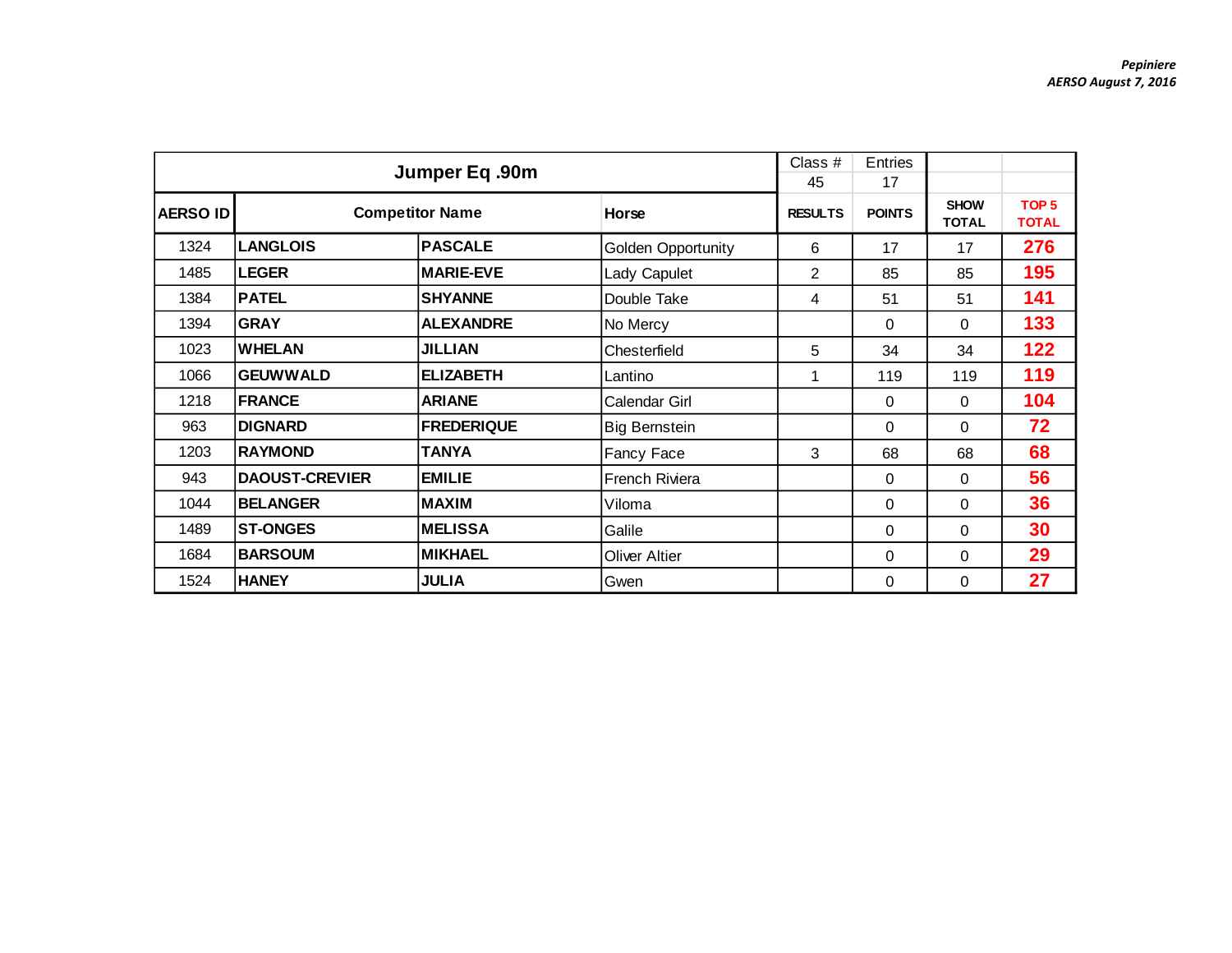| Jumper .90m     |                         |                        |                      |                         | <b>Entries</b> | Class #        | Entries       |                             |                                  |
|-----------------|-------------------------|------------------------|----------------------|-------------------------|----------------|----------------|---------------|-----------------------------|----------------------------------|
|                 |                         |                        |                      | 46                      | 15             | 47             | 13            |                             |                                  |
| <b>AERSO ID</b> |                         | <b>Competitor Name</b> | Horse                | <b>RESULTS</b>          | <b>POINTS</b>  | <b>RESULTS</b> | <b>POINTS</b> | <b>SHOW</b><br><b>TOTAL</b> | TOP <sub>5</sub><br><b>TOTAL</b> |
| 1394            | <b>GRAY</b>             | <b>ALEXANDRE</b>       | No Mercy             | $\mathbf{1}$            | 105            | 6              | 13            | 118                         | 410                              |
| 1485            | <b>LEGER</b>            | <b>MARIE-EVE</b>       | Lady Capulet         |                         | $\mathbf{O}$   |                | $\mathbf{0}$  | $\overline{0}$              | 364                              |
| 1255            | <b>LEGRAND</b>          | <b>MANON</b>           | Lady                 | 4                       | 45             | 3              | 52            | 97                          | 312                              |
| 1684            | <b>BARSOUM</b>          | <b>MIKHAEL</b>         | <b>Oliver Altier</b> | 5                       | 30             | 5              | 26            | 56                          | 271                              |
| 1271            | <b>LAFLAMME</b>         | <b>NOÉMIE</b>          | Nolan                |                         | $\mathbf 0$    |                | $\Omega$      | $\Omega$                    | 170                              |
| 1023            | <b>WHELAN</b>           | <b>JILLIAN</b>         | Chesterfield         | 6                       | 15             |                | $\Omega$      | 15                          | 168                              |
| 1324            | <b>LANGLOIS</b>         | <b>PASCALE</b>         | Golden Opportunity   |                         | $\mathbf 0$    |                | $\mathbf 0$   | $\overline{0}$              | 137                              |
| 943             | <b>DAOUST CREVIER</b>   | <b>EMILIE</b>          | French Riviera       |                         | $\mathbf 0$    |                | $\Omega$      | $\overline{0}$              | 114                              |
| 1668            | <b>GALLANT</b>          | <b>LAURENCE</b>        | Anime                |                         | 0              | 4              | 39            | 39                          | 113                              |
| 1218            | <b>FRANCE</b>           | <b>ARIANE</b>          | Calendar Girl        | 3                       | 60             |                | $\mathbf 0$   | 60                          | 112                              |
| 1044            | <b>BELANGER</b>         | <b>MAXIM</b>           | Viloma               | $\overline{\mathbf{2}}$ | 75             |                | $\Omega$      | 75                          | 101                              |
| 1436            | <b>HARDER</b>           | <b>ELIZABETH</b>       | Diamond Lily         |                         | $\mathbf 0$    | $\mathbf{1}$   | 91            | 91                          | 91                               |
| 822             | <b>MONTREUIL</b>        | <b>JESSICA</b>         | Theobroma            |                         | $\mathbf 0$    | $\mathbf{2}$   | 65            | 65                          | 65                               |
| 1425            | <b>JOHNSON</b>          | <b>CHLOE</b>           | Pink Lily            |                         | $\mathbf 0$    |                | $\Omega$      | $\Omega$                    | 56                               |
| 1250            | <b>BEAUDRY-NARBONNE</b> | <b>CLARA</b>           | Traviata             |                         | 0              |                | $\Omega$      | $\Omega$                    | 28                               |
| 985             | <b>FAJZEL</b>           | <b>HANNAH</b>          | Davidoff             |                         | 0              |                | $\Omega$      | $\Omega$                    | 18                               |
| 1524            | <b>HANEY</b>            | <b>JULIA</b>           | Gwen                 |                         | $\mathbf 0$    |                | $\Omega$      | $\Omega$                    | 14                               |
| 1203            | <b>RAYMOND</b>          | <b>TANYA</b>           | Fancy Face           |                         | $\mathbf 0$    |                | $\Omega$      | $\overline{0}$              | 13                               |
| 1611            | <b>ARGENTIN</b>         | <b>ALEXA</b>           | AI Capone            |                         | $\mathbf 0$    |                | 0             | 0                           | 9                                |
| 1621            | <b>ARNOLD</b>           | <b>KAYLA</b>           | Lunnson Poco Pine    |                         | 0              |                | 0             | 0                           | 8                                |